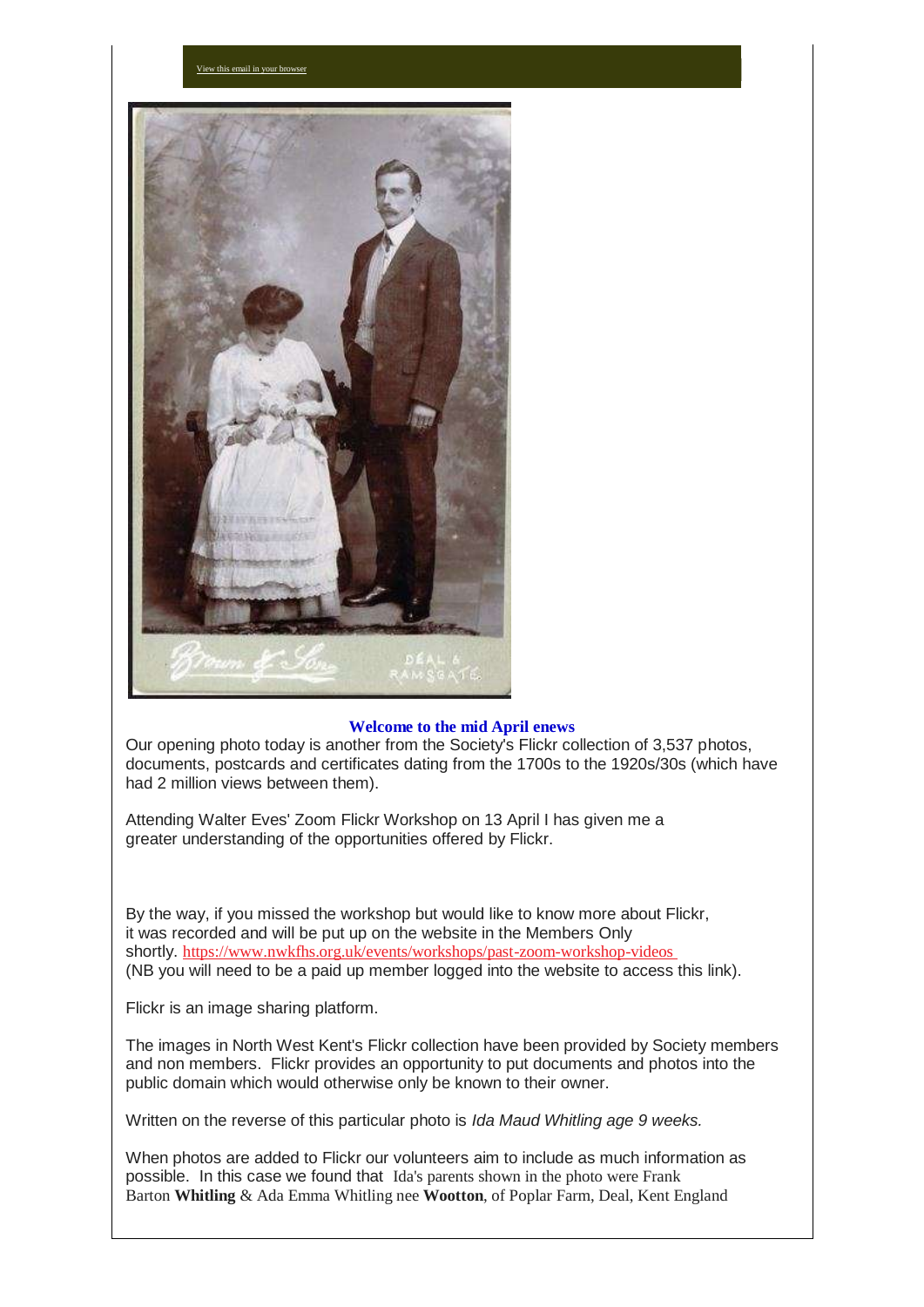Ida Maud Whitling was born 2nd August 1907, and christened 28th August 1907 at St Andrew, Deal,

Kent

Frank Barton Whitling, miller, of St Leonard, Deal was 26 when he married Ada Emma Wootton, 23, of Chislet, Kent on 4th June 1906. Her father was John Wootton, farmer, of Chislet and his father was Edmund Victor Whitling, Gentleman.

Flickr images are searchable and will be displayed as results in Google searches. You don't have to log in or register with Flickr to see the images.

If you have any documents or images dating to the 1920s/30s or earlier **and do not contain photos or references to living people,** and would like to have them posted on the Society's Flickr pages for the benefit of others, please email [President@nwkfhs.org.uk](mailto:President@nwkfhs.org.uk?subject=NWKFHS%20Flickr%20pages) and your email will be forwarded to Walter.

As well as a clear scan of the document, both front and reverse if relevant, please state what you know about the people referenced which will make the image more interesting and relevant to viewers. The images will be able to be seen by anyone, not just Society members.

I am going to submit a few, as I see it also as a useful way of backing up images to help them survive even if the original gets lost.

[Flickr](https://nwkfhs.us4.list-manage.com/track/click?u=cde10858510442d6e71f0f3a6&id=abf3a0494c&e=a709ee61ff)

.......................................................... **Society Library: opening hours and booking**

**At present the library is open and staffed by library volunteers on Wednesdays from midday to 4pm.**

**To prevent overcrowding users must, please, phone our Librarian Janet on 01322 384836 in advance to check there is space for the time period you would like to come.**

Janet has told me that most people come about midday and stay til 3.30pm or so. At the moment there is plenty of space for everyone who has booked.

There are three PCs for research; or you can use your own device - but if using your own device you need to join Kent Libraries to be able to log in to the library edition of Ancestry, FindmyPast and other resources.

If you cannot get there in the afternoon but can make the morning, please phone Janet to discuss as a library Volunteer may be able to open up early for you.

**Library at: 80 Summerhouse Drive, Joydens Wood, Kent DA5 2EE** Parking in nearby roads.

**......................................................**

**Talks** are now either in person at our Dartford and Sevenoaks venues or by Z*oom*. The combined details of *Zoom* and in person talks are in one chronological list below.

The description for each Talk states clearly whether it is via *Zoom* or an in person talk.

Currently all Workshops remain *Zoom*.

**......................................................**

# *ZOOM* **Talks**

*Zoom* **Talks are open to all**. They cannot be pre booked - please just log on via the link in good time.

All times given are UK time.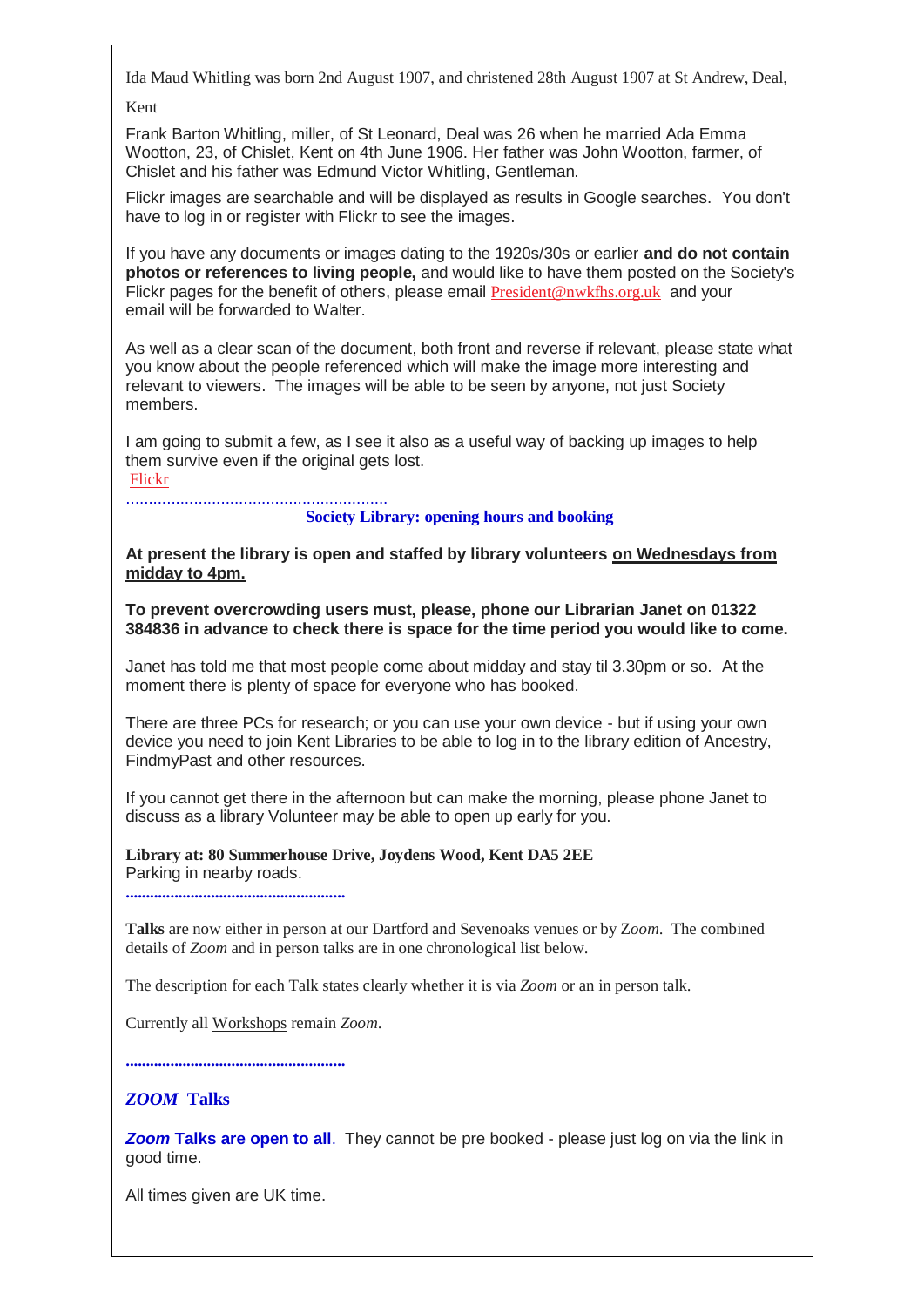NWKFHS members who missed a talk, perhaps because you are not in our timezone, note that **some** speakers have allowed their talks to be recorded and recorded talks are saved here - [https://nwkfhs.org.uk/resources/all-other/zoom-talk-videos](https://nwkfhs.us4.list-manage.com/track/click?u=cde10858510442d6e71f0f3a6&id=4bacce9682&e=a709ee61ff) note this link only works for paid up members logged into the website. Sometimes speakers have given permission for their talks only to be recorded for a specified amount of time, so members please do check the link.

*Breaking Down Ancestral Brick Walls* **with Guest Speaker Ian Waller** *Zoom* **Talk Thursday 21 April. Log in from 7pm (and enjoy an informal chat among attendees) for 7.30pm start of the talk.**



**......................................................**

Join Zoom Meeting [https://us02web.zoom.us/j/81404853786?pwd=UXlUdFprc3JmSFQ0T1l6a3QvRm02UT09](https://nwkfhs.us4.list-manage.com/track/click?u=cde10858510442d6e71f0f3a6&id=8661943348&e=a709ee61ff)

Meeting ID: 814 0485 3786 Passcode: 471615

No pre registering (talk is open to Society members and non members alike), please just join in good time.

Ian Waller knows that every family historian has hit a brick wall at some stage in their research.

Ian's talk examines ways of demolishing those brick walls, breaking down barriers and overcoming challenges posed by documents that were not created with the family historian in mind.

A recording of the meeting will be made available on the members only area of the website for two weeks. The recording will be put on the website within a few days after the talk.

Zoom host: Pat Gooding

The Society is a charity and membership fees and donations are an important part of our income. So, if you are not a North West Kent FHS member, please consider making a donation via our [web shop](https://nwkfhs.us4.list-manage.com/track/click?u=cde10858510442d6e71f0f3a6&id=e0c9e3928b&e=a709ee61ff) towards the cost of the speaker and our Zoom licence.

......................................................................

**Saturday 7 May Doors Open 9.45am meeting starts 10.30am and will end by 12.30pm At Dartford Science and Technology College, Heath Lane, Dartford Kent DA1 2LY**

Regrettably our booked speaker, Nicola White, is unable to come. However, she has been rebooked for 1 October 2022 to talk to us about the magical pastime of mudlarking on the Thames shore and the fascinating historical objects she has found.

As soon as we have a replacement speaker booked for 7 May **[https://www.nwkfhs.org.uk/events/overview/all-upcoming-meetings](https://nwkfhs.us4.list-manage.com/track/click?u=cde10858510442d6e71f0f3a6&id=f662923440&e=a709ee61ff)** will be updated.

The meeting will be led by Janet Rose. Free to NWKFHS members; non members are asked to make a donation towards costs of hall hire and speaker in the donations box.

There is a large, free car park but it is shared with other users and can be busy at times.

No booking, just turn up.

...................................................................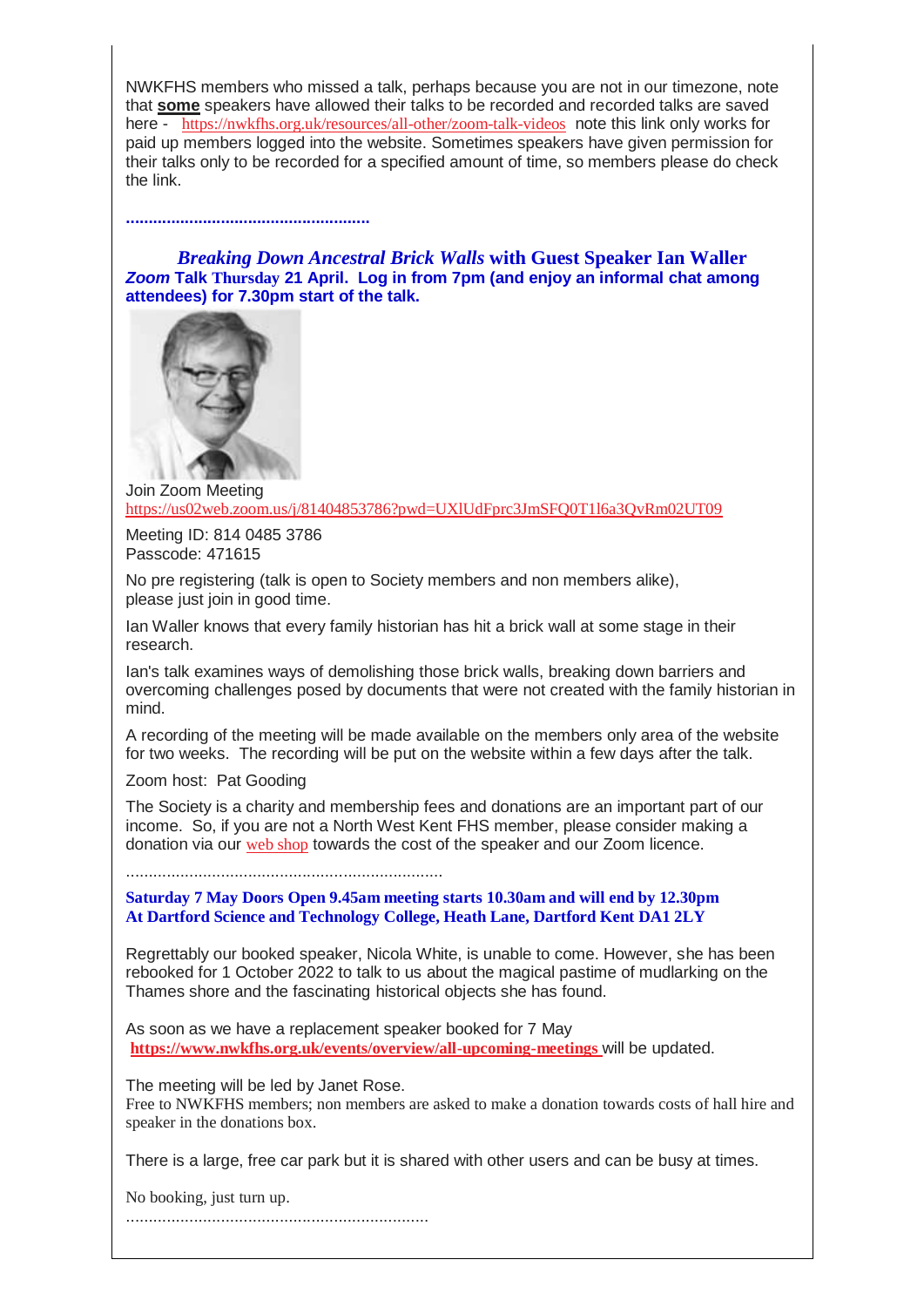# *He's Cast A Shoe* **with Guest Speaker Alan Williamson**

**Thursday 12 May Doors Open 7.15pm meeting starts 8.00pm and will finish by 9.30pm At Otford Village Memorial Hall, High Street, Otford TN14 5PQ**



The story of (probably) the most well known painting of Otford High Street, featuring the Forge in Victorian times..

Once owned by the Royal Family and painted by Otto Weber a favourite of Queen Victoria.

Talk is free to NWKFHS members; non members are asked to make a donation towards costs of hall hire and speaker.

No booking, just turn up.

Free parking in the evenings at the adjacent large car park.

#### **.......................................................**

# *A Prisoner of War - The case study of Private Mehmet Habi, Cyprus Regiment during WWII* **with Guest Speaker Philip Mills**

#### *Zoom* **Talk Saturday 14 May Log in from 10.am (and enjoy an informal chat between attendees) for 10.30am start of the talk.**

Philip Mills describes the methods used to uncover the history of Mehmet Habi - who served in the Cyprus Regiment 1940 to 1946 - with virtually no starting information beyond a basic service record.

Philip's research uncovered Mehmet's remarkable activities including action under fire, capture, five escapes, a love story and two near-death experiences whilst a POW.

Zoom host: Victor Nutt

The Zoom link will be published on the website [www.nwkfhs.org.uk](https://nwkfhs.us4.list-manage.com/track/click?u=cde10858510442d6e71f0f3a6&id=8c008bd6b0&e=a709ee61ff) nearer the date. This talk will be recorded and placed on the Members Only Area of the website - probably within a few days afterwards.

If you listen to a talk, especially if you are a non-member of the Society, please consider making a donation to the Society through our eshop [https://www.nwkfhs.org.uk/shop/nwkfhs](https://nwkfhs.us4.list-manage.com/track/click?u=cde10858510442d6e71f0f3a6&id=045fbe4fbf&e=a709ee61ff)[shop/services/society-donation](https://nwkfhs.us4.list-manage.com/track/click?u=cde10858510442d6e71f0f3a6&id=045fbe4fbf&e=a709ee61ff)

The Society is a registered charity and membership fees and donations are an important part of our income. Even though we don't need to hire a hall for our virtual talks, we pay the speaker and have bought Zoom licenses.

......................................................................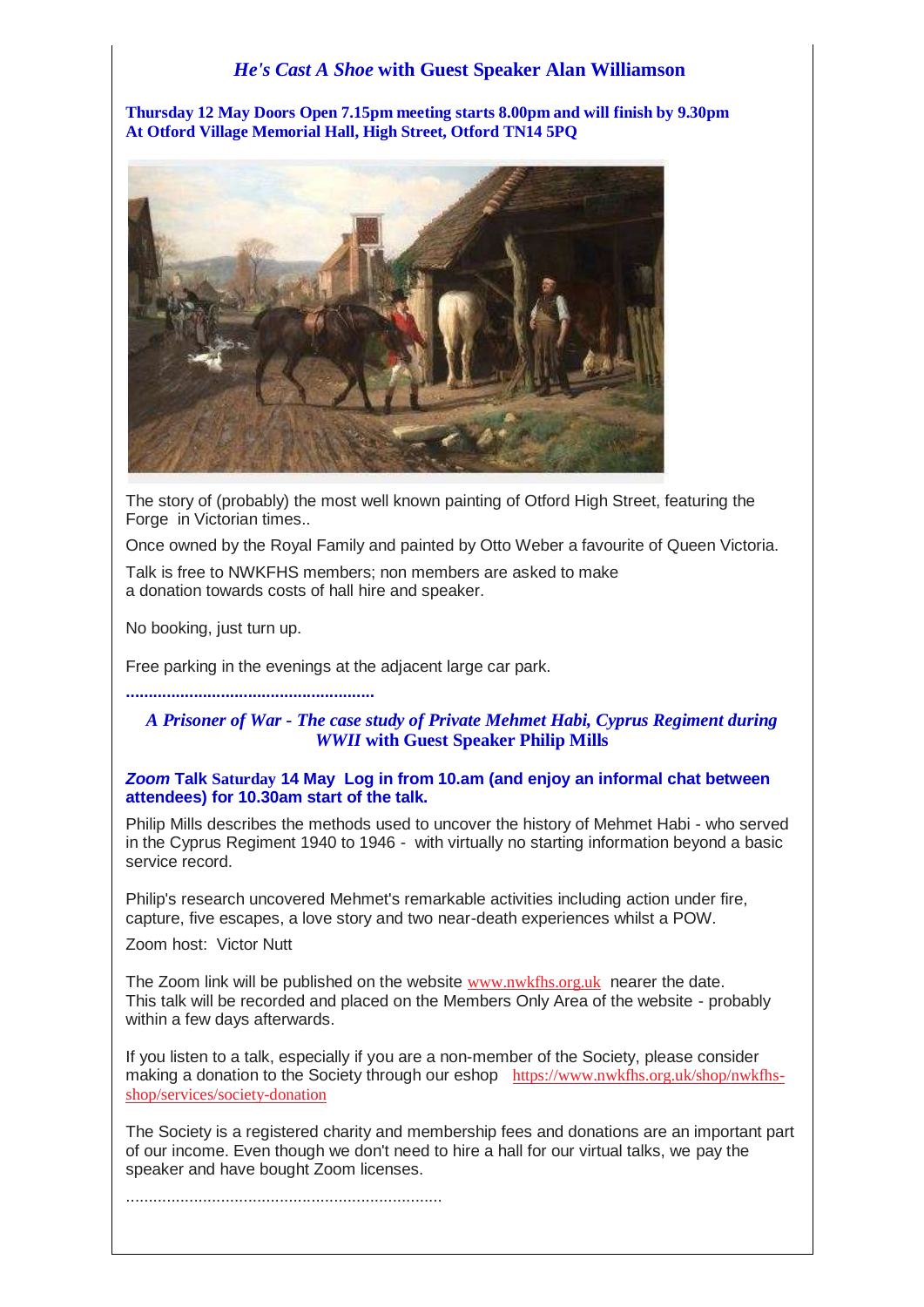#### *ZOOM* **Workshops, Special Interest and Discussion groups Workshops**

**(Including Discussion Groups and Writing Groups)** have a maximum number to allow all participants to be involved, and are restricted to paid up North West Kent FHS members only. They generally last for about 2 hours.

Please note that booking is essential.

If any Society members missed a workshop which they would have liked to attend, or it filled up, see here for videos of some past workshops: [https://nwkfhs.org.uk/events/workshops/past](https://nwkfhs.us4.list-manage.com/track/click?u=cde10858510442d6e71f0f3a6&id=95adaac569&e=a709ee61ff)[zoom-workshop-videos](https://nwkfhs.us4.list-manage.com/track/click?u=cde10858510442d6e71f0f3a6&id=95adaac569&e=a709ee61ff)

Note the above link will only work for Society members logged into the website.

#### **Face to Face workshops in the library are hoped to start again in October and details will be published nearer the time.**

#### **---------------------------------- 20 April** *Scottish Interest Group* **with Pam Goddard/Carolyn Barclay 2.30pm to 4.30pm**

This workshop explores the role of the Kirk Sessions as the Parish Courts, their function, and how accessing the records can give an insight into our ancestors' lives.

Workshop leaders freely give their time, but a donation via the web shop is appreciated. [https://www.nwkfhs.org.uk/shop/nwkfhs-shop/services/society-donation](https://nwkfhs.us4.list-manage.com/track/click?u=cde10858510442d6e71f0f3a6&id=8486626748&e=a709ee61ff)

Capacity 15

Spaces are limited. Please reserve a place with [workshop.booking@nwkfhs.org.uk](mailto:workshop.booking@nwkfhs.org.uk?subject=20%20April%20Scottish%20Interest%20group) including the event title and date together with your name and membership number.

# **27 April** *DNA Discussion Group* **with Laura Lincoln 10.30am to 12.30pm**

Capacity 15

Spaces are limited. Please reserve a place with [workshop.booking@nwkfhs.org.uk](mailto:workshop.booking@nwkfhs.org.uk?subject=27%20April%20DNA%20Discussion) including the event title and date together with your name and membership number. Workshop leaders freely give their time, but a donation via the web shop is appreciated. **[https://www.nwkfhs.org.uk/shop/nwkfhs-shop/services/society-donation](https://nwkfhs.us4.list-manage.com/track/click?u=cde10858510442d6e71f0f3a6&id=043c76f7b6&e=a709ee61ff)**

# **4 May Workshop** *Fluctuating Population Numbers* **with David Cufley 2.30pm – 4.30**

A workshop discussing the life span of ancestors at different historical times.

Capacity 15

Registration/Booking Spaces are limited. Please reserve a place with [workshop.booking@nwkfhs.org.uk](mailto:workshop.booking@nwkfhs.org.uk?subject=Fluctuating%20Population%20Numbers%204%20May) including the event, title and date together with your name and membership number.

Workshop leaders freely give their time, but a donation via the web shop is appreciated. **[https://www.nwkfhs.org.uk/shop/nwkfhs-shop/services/society-donation](https://nwkfhs.us4.list-manage.com/track/click?u=cde10858510442d6e71f0f3a6&id=29864f3b01&e=a709ee61ff)**

# **11 May** *Discussion Group* **with Carolyn Barclay 10.00am – 11.45am**

How can we tell if our ancestors' lives were typical?

Capacity 12

Registration/Booking Spaces are limited. Please reserve a place with [workshop.booking@nwkfhs.org.uk](mailto:workshop.booking@nwkfhs.org.uk?subject=Zoom%20Discussion%20Group%2011%20May) including the event, title and date together with your name and membership number.

Workshop leaders freely give their time, but a donation via the web shop is appreciated. **[https://www.nwkfhs.org.uk/shop/nwkfhs-shop/services/society-donation](https://nwkfhs.us4.list-manage.com/track/click?u=cde10858510442d6e71f0f3a6&id=1ba67ac2bd&e=a709ee61ff)**

# **18 May** *Writing Group* **with Pauline Heathcote 10.30am – 12.30pm**

(A decision will be made nearer the date whether this will be Zoom or in the Society Library at 80 Summerhouse Drive, Joydens Wood, Kent DA5 2EE Participants will be informed nearer the date.) Registration/Booking Spaces are limited. Please reserve a place

with [workshop.booking@nwkfhs.org.uk](mailto:workshop.booking@nwkfhs.org.uk?subject=18%20May%20Writing%20Group) including the event, title and date together with your name and membership number.

Workshop leaders freely give their time, but a donation via the web shop is appreciated. **[https://www.nwkfhs.org.uk/shop/nwkfhs-shop/services/society-donation](https://nwkfhs.us4.list-manage.com/track/click?u=cde10858510442d6e71f0f3a6&id=0f71bf895d&e=a709ee61ff)**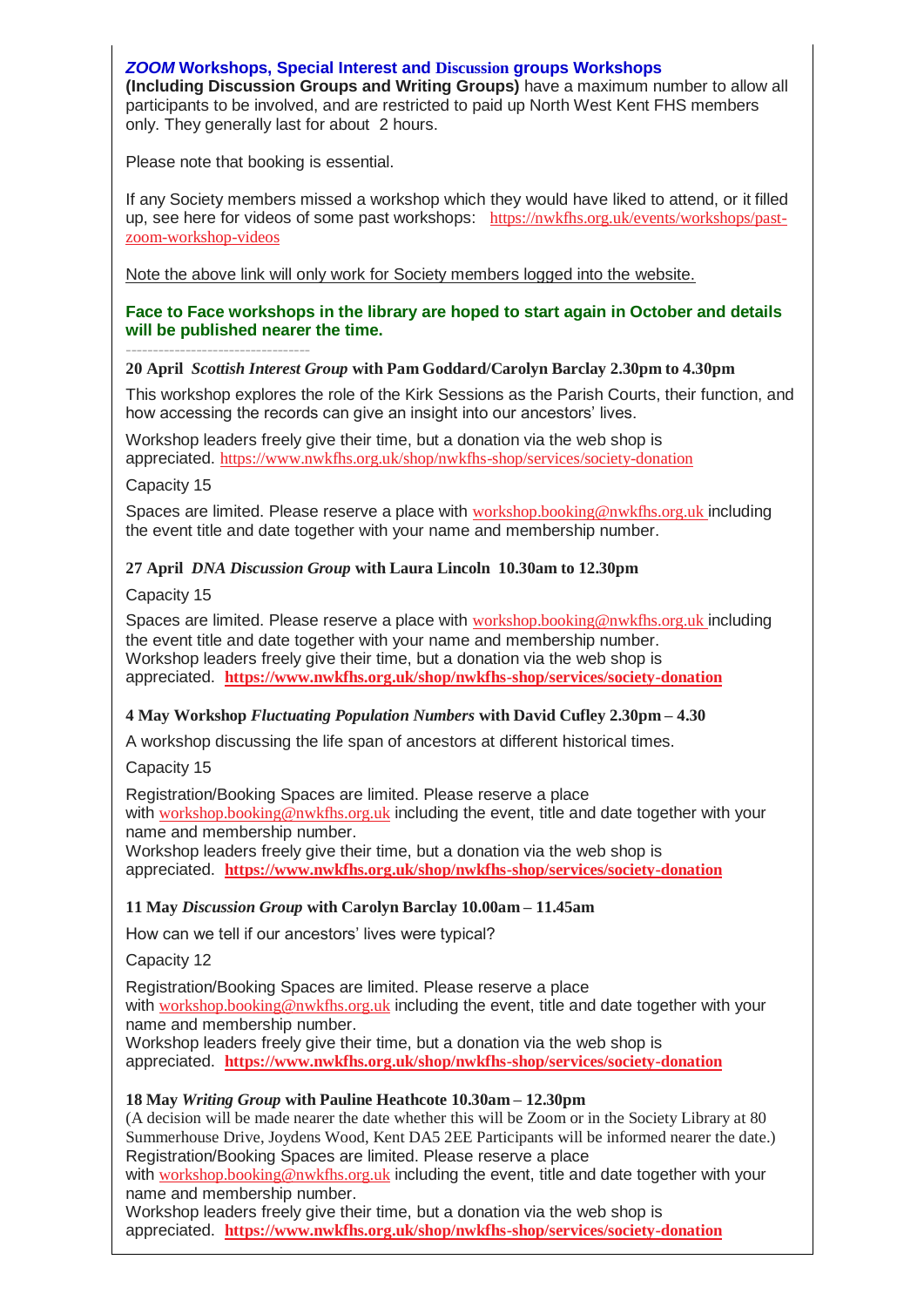#### **25 May** *DNA Discussion Group* **with Laura Lincoln 10.30am – 12.30pm**

Discussions on various DNA topics.

Capacity 12

Registration/Booking Spaces are limited. Please reserve a place with [workshop.booking@nwkfhs.org.uk](mailto:workshop.booking@nwkfhs.org.uk?subject=25%20May%20Zoom%20DNA%20Discussion%20Group) including the event, title and date together with your name and membership number.

Workshop leaders freely give their time, but a donation via the web shop is appreciated. **[https://www.nwkfhs.org.uk/shop/nwkfhs-shop/services/society-donation](https://nwkfhs.us4.list-manage.com/track/click?u=cde10858510442d6e71f0f3a6&id=51f9d06559&e=a709ee61ff) ----------------------------------**

**Many, many thanks to workshop coordinator Carolyn Sekulowicz-Barclay for arranging our exciting programme of workshops, and to the workshop leaders who all give their time freely.**

**Society members please book by emailing Carolyn for the link / code to enable you to attend any of the above Workshops and Discussion** 

**Groups.** [workshop.booking@nwkfhs.org.uk](mailto:workshop.booking@nwkfhs.org.uk?subject=NWKFHS%20Workshops) i**ncluding your name and membership number.**

**Carolyn would like to hear from you if you have topic requests for workshops or want to suggest different dates or times. (Or have some expertise on a topic which you think would interest others and would be willing to lead a workshop).**

**Workshops to the end of June are on page 8 of the March Journal.**

**-------------------------------------**

**See** [https://nwkfhs.org.uk/events/overview/all-upcoming-meetings](https://nwkfhs.us4.list-manage.com/track/click?u=cde10858510442d6e71f0f3a6&id=ee5fa39803&e=a709ee61ff) **f**or topics and dates / times of Workshops and Talks further ahead.

**-------------------------------------**

**All day history event in Otford Village Hall: Saturday 16 April 10am to 4pm [https://www.facebook.com/Otfordpalace/posts/464389998757365](https://nwkfhs.us4.list-manage.com/track/click?u=cde10858510442d6e71f0f3a6&id=6defbc721b&e=a709ee61ff)**

North West Kent FHS has been asked to participate in the following indoor event by having a stall and possibly there will be time for one of our volunteers to give a talk:-

The Historiographers Heritage and the Otford Archbishop's Palace Community Trust are running an all-day event in the Players' Hall at Otford Village Memorial Hall, 28A High Street, Otford Kent TN14 5PQ on Easter Saturday.

There will be displays by local history groups (including North West Kent FHS) and a series of talks through the day including:

- Hever Castle and Anne Boleyn
- The Archbishop's Palace in Otford.
- The work of local history and heritage groups

Admission is free but donations to the Palace Trust will be greatly appreciated. This will support the essential repair work on the Tower that is taking place this spring and summer.

There is a large car park adjacent to the Hall (parking fees apply).

Further details from Tom Hudson: [thehud1989@hotmail.com](mailto:thehud1989@hotmail.com?subject=Otford%20History%20Event%20on%20Saturday%2016%20April) tel: 07711260989

#### **------------------------------------- USA 1950 Census**

[Search the 1950 United States Census Index collection](https://nwkfhs.us4.list-manage.com/track/click?u=cde10858510442d6e71f0f3a6&id=1e3b87aae0&e=a709ee61ff) at MyHeritage

and [https://www.archives.gov/research/census/1950](https://nwkfhs.us4.list-manage.com/track/click?u=cde10858510442d6e71f0f3a6&id=95ae6d5fa2&e=a709ee61ff)

On April 1st, MyHeritage became the first commercial company to publish [a full collection of](https://nwkfhs.us4.list-manage.com/track/click?u=cde10858510442d6e71f0f3a6&id=919ca41b95&e=a709ee61ff)  [the 1950 U.S. Census images](https://nwkfhs.us4.list-manage.com/track/click?u=cde10858510442d6e71f0f3a6&id=919ca41b95&e=a709ee61ff). Additional releases are expected in the weeks ahead until the index is complete. Stay updated on all MyHeritage 1950 Census releases by checking our [U.S. Census content hub](https://nwkfhs.us4.list-manage.com/track/click?u=cde10858510442d6e71f0f3a6&id=58e748c82d&e=a709ee61ff) and dedicated [1950 Census page](https://nwkfhs.us4.list-manage.com/track/click?u=cde10858510442d6e71f0f3a6&id=a554bd1b4a&e=a709ee61ff).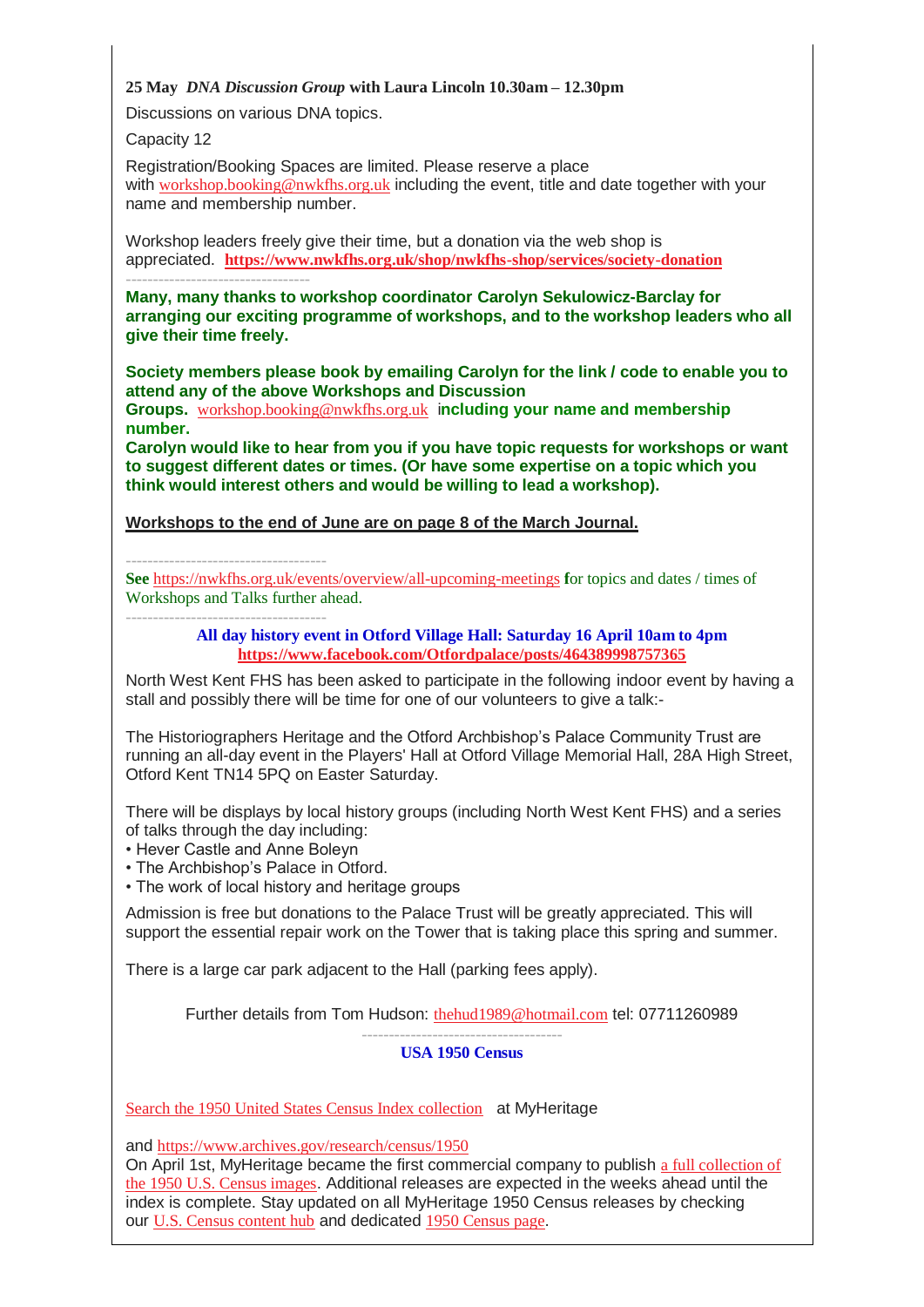Taken in April 1950, the census encompasses the then 48 states in the continental U.S. and its territories: then Alaska, Hawaii, American Samoa, the Panama Canal Zone, Guam, Puerto Rico and the U.S. Virgin Islands.

Alaska and Hawaii were later added as states in 1959.

150 million Americans were enumerated in the 1950 U.S. Census, an increase of 14.5% over the 1940 U.S. Census. The MyHeritage 1950 United States Census Index collection contains names, ages, locations, households, relations, genders, races, education, places of birth, and other details of those who were enumerated.

**....................................................**

[https://www.familyhistoryfederation.com/event-federation-the-future-of-genealogy-young](https://nwkfhs.us4.list-manage.com/track/click?u=cde10858510442d6e71f0f3a6&id=86dc69b036&e=a709ee61ff)[genealogists-at-the-helm-2022-05-07](https://nwkfhs.us4.list-manage.com/track/click?u=cde10858510442d6e71f0f3a6&id=86dc69b036&e=a709ee61ff)

**Young Genealogists: Event 7 May 2022**

**If you know any genealogists under 30 (or any young person just thinking about family history) please tell them about this virtual event especially aimed at their age range.**



# FAMILY The Future of Genealogy -**Young Genealogists at the Helm** International event bringing young people toget! Saturday 7th May 2022-online

# **Society of Genealogists**

The Family History Federation, supported by the Society of Genealogists, will be I this exciting online Zoom event. We want to provide a platform for genealogists thirty to come together, exchange ideas and support each other.

This is intended to be an international event bringing young people together to sha

future of the community. The Family History Federation and the Society of Genealogists will support the conference fina and administratively, but we want this to be youth-led. Sessions will include a facilitated safe space, to discuss what people want from the community and societies and a range of presentations, panels and discussions. If you are wor what family history and genealogy are about, then come along and find out!

www.familyhistoryfederation.com/event-federation-the-future-of-genealogy-young-genealogists-at-the-helm-2022-05-07

**....................................................**

**The National Archives (TNA) is beginning to release Ministry of Defence service records for servicemen and women who are known to be deceased or with a date of birth more than 115 years ago.**

**[https://cdn.nationalarchives.gov.uk/documents/mod-service-records-collection-faqs.pdf](https://nwkfhs.us4.list-manage.com/track/click?u=cde10858510442d6e71f0f3a6&id=6c3a05e18c&e=a709ee61ff)**

Service records are a record of an indvidual's time in the military.

The records that make up this collection cover before, during and after individuals' service in the Royal Navy, Army, and Royal Air Force, where the individual has a date of birth up to and including 1939.

The collection we are transferring from the Ministry of Defence captures the service of almost 10 million individuals.

They include records of around 500,000 individuals with First World War service and the vast majority of those who served in the Second World War, as well as those who did National Service. The records cover British subjects from the UK and overseas as well as foreign nationals who served with British forces for example within the Aden Pioneer Corps and Libyan ArabForce.

Personnel records are created when individuals sign up to the join the military and start their army career. This collection dates back over 170 years to the Crimean War. 3.

The information in the records typically consists of personal information relating to the individual and the interactions between the individual and the part of the armed forces they served with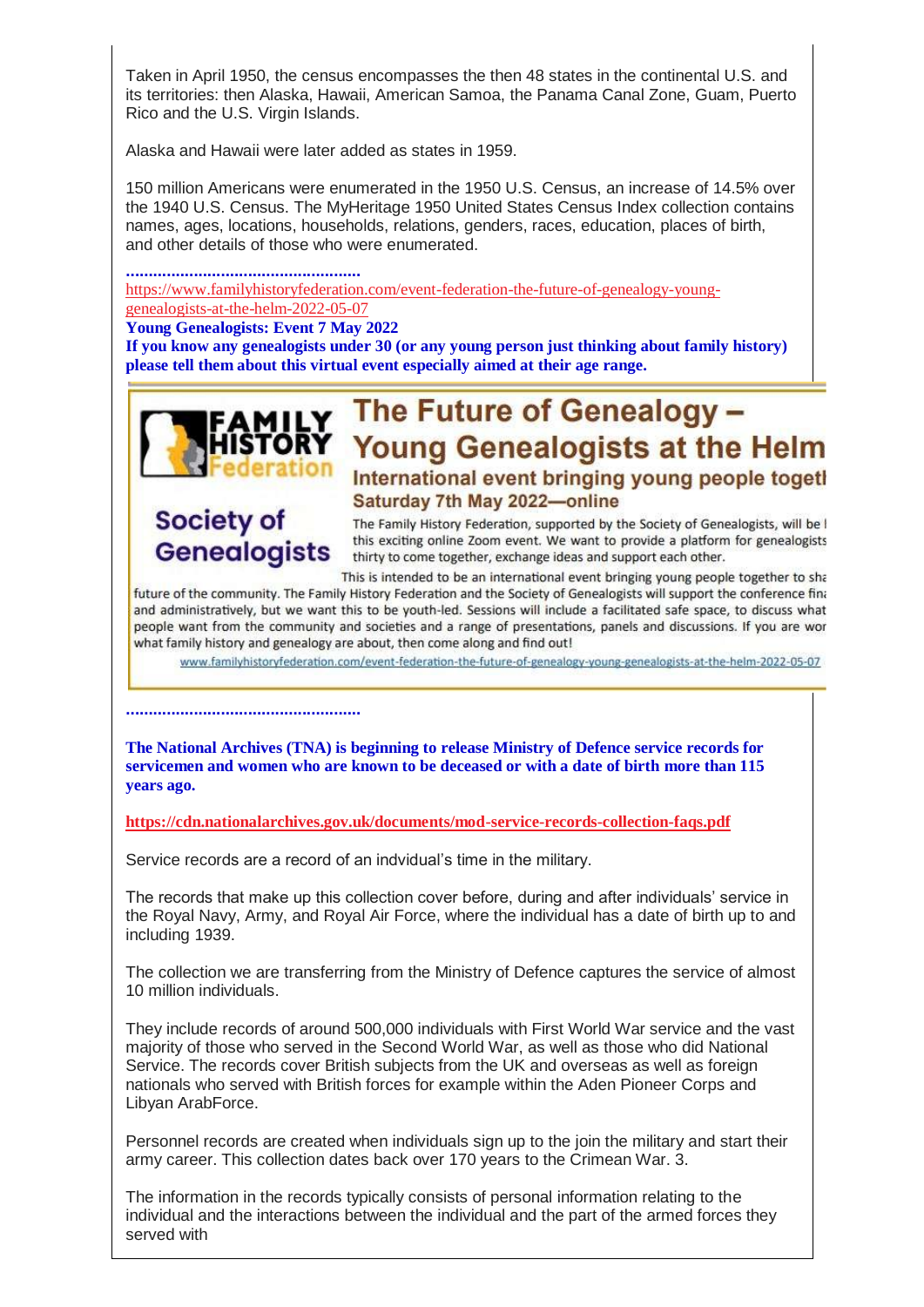The first records made available for public access are those in series WO420 and they cover The Royal Electrical and Mechanical Engineers regiment. The records released are those with a date of birth greater than 115 years and that can be ordered by members of the public. We will release the rest of this series over the following days, for which additional access restrictions apply.

Note that currently you have to go the National Archives at Kew, south west London, to see the records, although TNA is looking for a digital partner to digitise them.

**Ancestry DNA new tool - ethnicity inheritance**

**....................................................**

[https://support.ancestry.co.uk/s/article/SideView-Technology](https://nwkfhs.us4.list-manage.com/track/click?u=cde10858510442d6e71f0f3a6&id=c05e24f45f&e=a709ee61ff)

Ancestry's ethnicity definition is based on a list of regions and communities that it identifies as sharing a common DNA pattern. The Ancestry DNA ethnicity test runs a comparison of your DNA against its reference database to calculate the most likely regions that you have inherited from your ancestors.

This new tool attempts to split the DNA you inherited from each parent and show which ethnicity comes from 'Parent 1' or 'Parent 2'. But it cannot tell which parent - your mother or your father - is Parent 1 or 2. You might know though if your parents' ancestry is from different regions.

**....................................................**

*I (Stella Eames) welcome photos of people or places (specially historical or family history) in the North West Kent area with a story about them as I like to start each newsletter with a photo and story. Please email me at [enews@nwkfhs.org.uk.](mailto:enews@nwkfhs.org.uk) with your contributions. Any photos must be your own copyright.*

**...............................................................**

Click on our other links [https://www.nwkfhs.org.uk/blog](https://nwkfhs.us4.list-manage.com/track/click?u=cde10858510442d6e71f0f3a6&id=161fd6110d&e=a709ee61ff) [Facebook](https://nwkfhs.us4.list-manage.com/track/click?u=cde10858510442d6e71f0f3a6&id=251980e9b4&e=a709ee61ff) [Flickr](https://nwkfhs.us4.list-manage.com/track/click?u=cde10858510442d6e71f0f3a6&id=8aada8a1e5&e=a709ee61ff)

*I am a volunteer creating this e-news in my 'spare time' but, if you do notice any errors, please tell me, so that they are not carried forward to the next edition.*

*I* often get asked to publicise family history fairs, new books on genealogy and small *genealogy businesses. I use my discretion in including ones which are local to our area or which I think may interest readers. It does not mean that I or NWKFHS has any personal knowledge, or makes any recommendation, about the event or business.*

**----------------------------------------**

*If there is anything else I should be aware of, to give you maximum benefit from this enews service, please let me know. I do receive many suggestions and requests for external events to be included, but there is only room for so much and I am conscious that the longer this email is, the less likely it is to be read. Some external events I publish on our Facebook page instead. But I'd welcome your opinions on the length and content and whether there is anything additional you'd like included.*

*Please mention it to others and encourage them to sign up so that we can keep society members and anyone interested in family history informed of NWKFHS activities.*

Stella Eames, Editor **[enews@nwkfhs.org.uk](mailto:emailinfoservice@nwkfhs.org.uk)** North West Kent Family History Society Registered Charity No 282627

*Copyright © 2021 North West Kent Family History Society All rights reserved.* You are receiving this email as you have given permission for the society to send you email newsletters

The emailinfoservice uses MailChimp to bulk send the e-newsletters. Therefore we supply MailChimp with your firstname, surname and email address. Click on this link to view MailChimp's privacy policy:

ilchimp.com/legal/privacy/?\_ga=2.96984220.2058400163.1524684902-1180422693.1512585308

**Our mailing address is:**

North West Kent Family History Society Society Library 80 Summerhouse Drive,

Joydens Wood

Bexley, Kent DA5 2EE